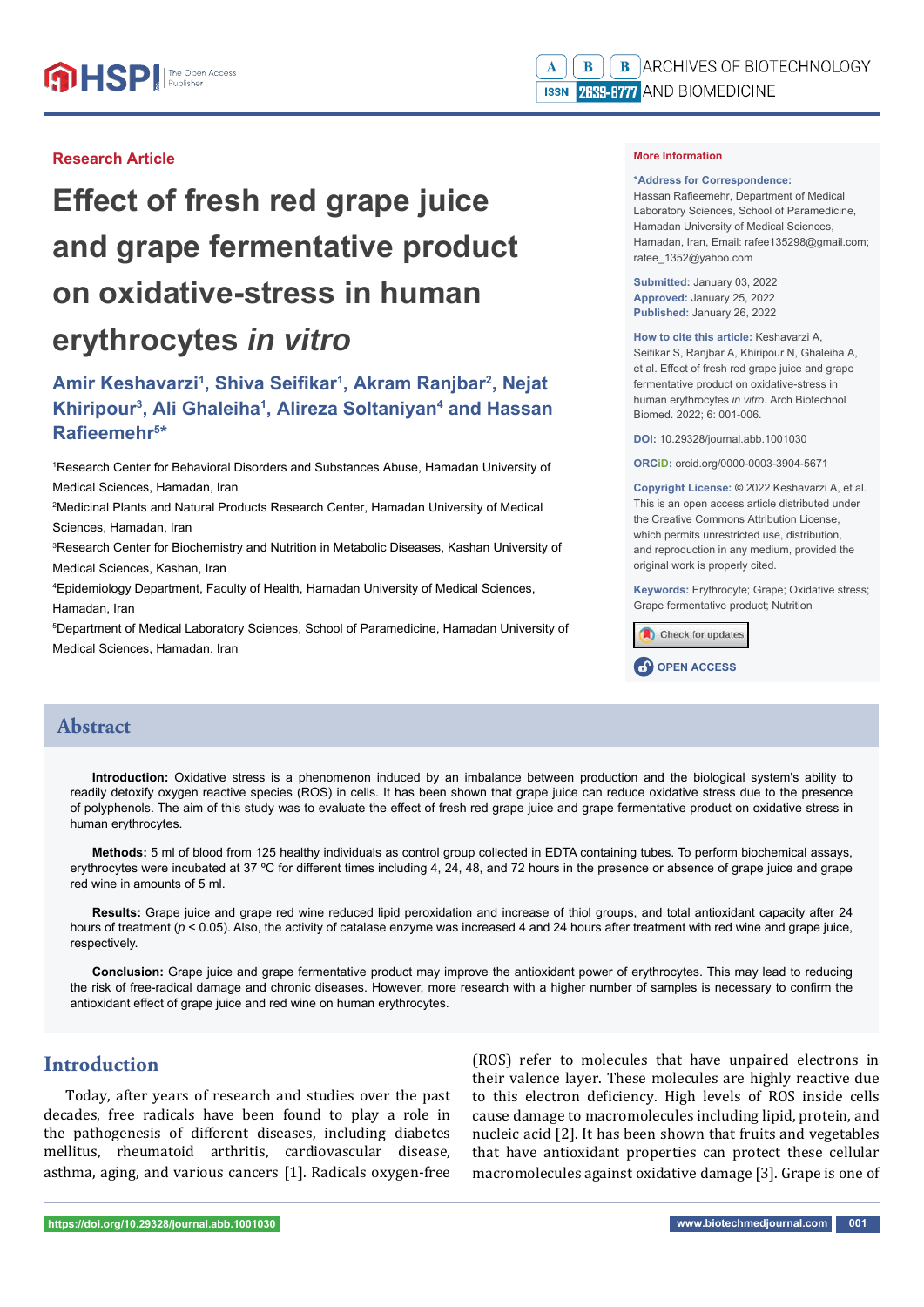the most popular fruits that have been used by humans since ancient times [4]. Red wine is one of the fermented grape products. This popular global beverage is rich in antioxidants such as phenolic acids, stilbenes (trans-resveratrol), and flavonoids [5]. Previous studies have shown that there is a beneficial relationship between moderate consumption of red wine and antioxidant systems [6,7]. Polyphenols are effective antioxidant compounds found abundantly in red wine. Redwine polyphenols have been implicated in various biological processes such as free radical elimination and inflammation modification, chemical modification, and oxidation both in the laboratory and in the natural environment [8,9]. Besides, flavonoids, procyanidin, and resveratrol in grape juice acts as an antioxidant by purifying dynamic oxygen species [4]. It has been reported that grape polyphenols have biological effects on antioxidant pathways in blood cells [10].

Erythrocytes are the most important type of blood cells that transmit oxygen from the lungs to body tissues via blood flow. Due to the absence of cell organelles particularly the nucleus and mitochondria, erythrocytes have a limited capacity of metabolism and low ability to the reducing of oxidative stress [11]. For this reason, there is critical to identify the component that improves the antioxidant capacity of erythrocytes. It seems several factors such as lifestyle and nutrition play a key role in reaching this purpose. Although the fundamental mechanisms are still poorly understood, evidence shows that grape juice has a potential to increased antioxidant capacity of erythrocytes. In this regard, Toaldo, et al. demonstrated that grape juice polyphenols can increase the antioxidants capacity of plasma and erythrocytes of humans [12]. Although the antioxidant influence of grape juice has been reported in different tissue and cells [13,14], however data on changes of oxidative stress markers in biological processes such as lipid oxidation and enzymatic reaction in healthy populations are few. In the present study, we evaluated the effects of fresh red grape juice and grape fermentation product of oxidative response in human erythrocytes by enzyme activity assessment *in vitro*.

## **Materials and methods**

#### **Preparation of erythrocytes**

This experimental study was conducted on the erythrocyte of a healthy individual who referred to Health Center Laboratory Hamadan University of Medical Sciences. In this study, after obtaining consent to participate in the study, 5 ml of blood was collected from 125 healthy individuals (20-35 years old) as a control group in ethylenediamine tetra-acetic acid (EDTA) contained tubes. Erythrocytes were isolated by centrifugation (5 min, 180 rpm at 4  $^{\circ}$ C) and washed three times with isotonic phosphate buffer (pH = 7.4). After each wash, centrifugation was performed, and the supernatant was carefully removed. Then 50 μl of erythrocytes was placed in aerobic conditions in a culture medium containing red wine and high grape juice at specified concentrations. Informed consent was obtained from each subject in this study before data collection. Control was matched by age (adults), and to have resided in the Hamadan. An inclusion criteria for controls was no previous history of any disease and residence located in Hamadan at the time of the study. The exclusion criteria for controls were including dissatisfaction with participation in the study.

#### **Chemicals**

Reagents and chemicals were provided from Sigma-Aldrich (St. Louis, MA, USA); Acetate buffer, ferric chloride, 2,4,6-tripyridyl-S-triazine (TPTZ), 2-thiobarbituric acid (TBA), tetra ethoxy propane (TEP), 5,5-Dithiobis-2-nitrobenzoic acid (DTNB), trichloroacetic (TCA), 2, 4, 6-tripyridyl- S-triazine (TPTZ), Tris base, n-butanol, hydrochloric acid (HCL), EDTA.

#### **Analysis of erythrocyte enzymes**

At intervals of 24, 48, and 72-hour medium was centrifuged, and erythrocytes were isolated.

Then they were washed three times with phosphate buffer. Erythrocytes were lysed using cold hypotonic phosphate buffer. Then, in all samples, hemoglobin concentration was adjusted to 1 g/dl. Hemoglobin concentration was measured by the cyanmethemoglobin method. To study the behavior of hemoglobin and its conformational change, the optical absorption of the samples was measured in the wavelength range of 200 to 650 nm. Oxidized forms of hemoglobin exhibit maximum optical absorption at 560, 577, and 630 nm. Furthermore, to study the interaction of heme-heme rings and heme-globin interaction, the optical absorption of the solutions was measured at 420 and 340 nm, respectively. Whole blood with anticoagulant, trisodium citrate, was prepared using cyano meth hemoglobin. Drabkin's reagent is used to dilute blood (In the ratio of 20 μl blood to 5 ml of Drabkin).

The measurements were performed with the Biovision Competitive ELISA Kit based on the kit catalog (15). Total antioxidant capacity (TAC) was measured by the ferric reducing ability of plasma (FRAP) manual method. It was determined according to the Benzie and Strain method [16]. In this method, the antioxidant compounds at low pH were measured by reduction of the Ferric Tripyridyl triazine complex (Fe III-TPTZ) to ferrous Fe II form by absorbance changes at 593 nm. In this method, 100 μg of liver tissue was added to 3 ml of FRAP reagent and read at 593 nm. The sample was then vortexed and incubated at 37 °C for 4 minutes and read again by light absorbance. All values were prepared according to Table 1. For this study, the Yagi method was performed

| Table 1: Standard concentration of total antioxidant capacity test. |                                                                        |   |
|---------------------------------------------------------------------|------------------------------------------------------------------------|---|
| Standard Concentration(mM)                                          | FeSO <sub>4</sub> .7H <sub>2</sub> O Solution(ml) Distilled water (ml) |   |
| 0.1                                                                 |                                                                        |   |
| 0.2                                                                 |                                                                        |   |
| 0.4                                                                 |                                                                        | 6 |
| 0.6                                                                 | 6                                                                      |   |
| 0.8                                                                 | 8                                                                      |   |
|                                                                     | 10                                                                     |   |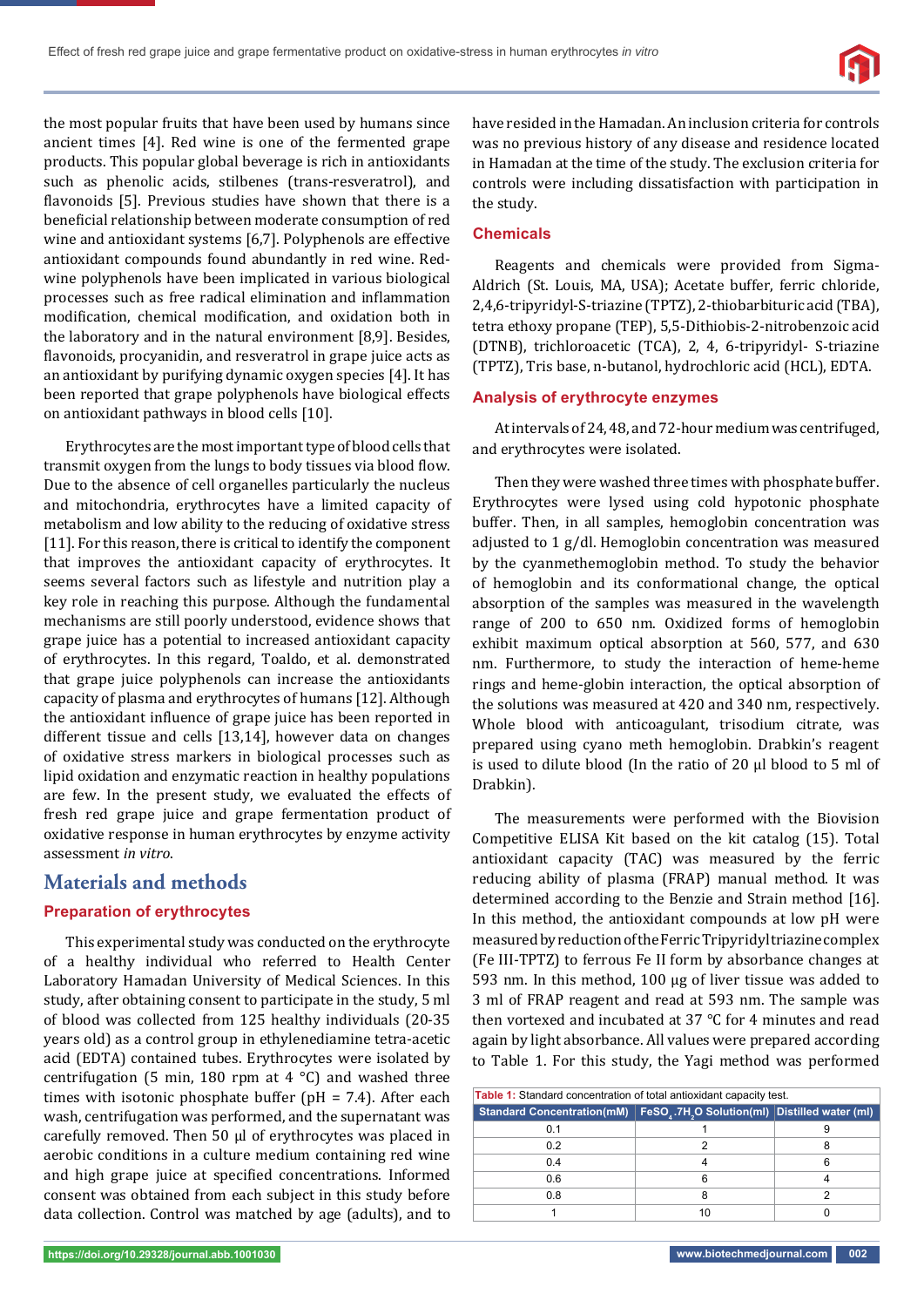

using spectrophotometry [17]. In this method, 100 μl of the sample was added to 100 μl of SDS, 0.5 ml of acetic acid, 1.5 ml of TBA, and 200 μl of water. The tubes were then cooled with water, and 3 mL of butanol was added and shaken vigorously. The tubes containing the samples were centrifuged at 1000 g force. The supernatant containing butanol was removed. Finally, the fluorescence emission spectra were measured using fluorimetry at 553 nm. For drawing the standard curve, different dilutions of tetra ethoxy propane (TEP) were used (Supplemental Figure 1). Protein thiol (P-SH) and non-protein (GSH) groups are highly susceptible to oxidative damage. This group reduces under oxidative conditions. 2, 2-Dinitrobenzoic acid (DTNB) colorimetric method was used to evaluate the thiol groups. DNTB creates a yellow complex with these groups. This complex has maximum absorption at 412 nm. Briefly, 50 μl of homogenate was incubated with 150 μl of Tris-EDTA buffer, 10 μl of DTNB reagent and 790 μl of absolute methanol for 15 min at room temperature. It was then centrifuged at 1000 g for 10 minutes, and the supernatant absorbance was read at 412 nm (A1). To prepare the buffer, weighed 0.302 g of tris and 0.058 g of EDTA to 8 ml volume. DTNB Blanket B solution includes all of the above ingredients and steps except supernatant. Sample blank (A2) contains all first step (A1) components except DTNB. Finally, the concentration of thiol groups was calculated from the formula =  $1.57$  mM  $\times$  (A1 – A2-B).

#### **Statistical analysis**

In this study, SPSS 16 software was used for data analysis. An independent t-test was used to compare observations using central indices and scatter plots and agreement tables. A paired t-test was used to compare the outcome before and after the intervention. Tests were considered significant at the 0.05 level.

## **Results**

#### **Lipid peroxidation levels**

The results of lipid peroxidation in the study groups showed that in the treated groups 24 hours after the beginning of the study, the rate of lipid peroxidation under the



influence of grape extract and the fermented grape product was significantly decreased compared to the control group (*p* < 0.01) (Figure 1).

#### **Total Antioxidant Capacity (TAC)**

The results of the study on the effect of grape extract and fermented grape product on TAC in the study groups was shown in Figure 2. During the 24 hours after the beginning of the study, the amount of TAC was significantly increased in the groups treated with grape extract compared to the control group ( $p < 0.05$ ).

#### **Total Thiol Groups (TTGs)**

As shown in Figure 3, the results of the survey showed a significant increase in the amount of TTGs affected by grape extract and fermentation products during the 24 hours after the study ( $p < 0.05$ ) (Figure 3).

#### **Measurement of hemoglobin levels**

The results of hemoglobin levels in the study groups showed no significant difference in presence of absence of grape extract and fermentation products (Figure 4).



groups and fermented grape products (0.15 ml/ml erythrocyte). All data are presented as SD ± Mean, \*(*p* < 0.05), \*\*(*p* < 0.01) compared to control.



grape extract and fermented grape product (0.15 ml/ml erythrocyte). All data are presented as SD  $\pm$  Mean,  $*(p < 0.05)$ ,  $**$   $(p < 0.01)$  compared to control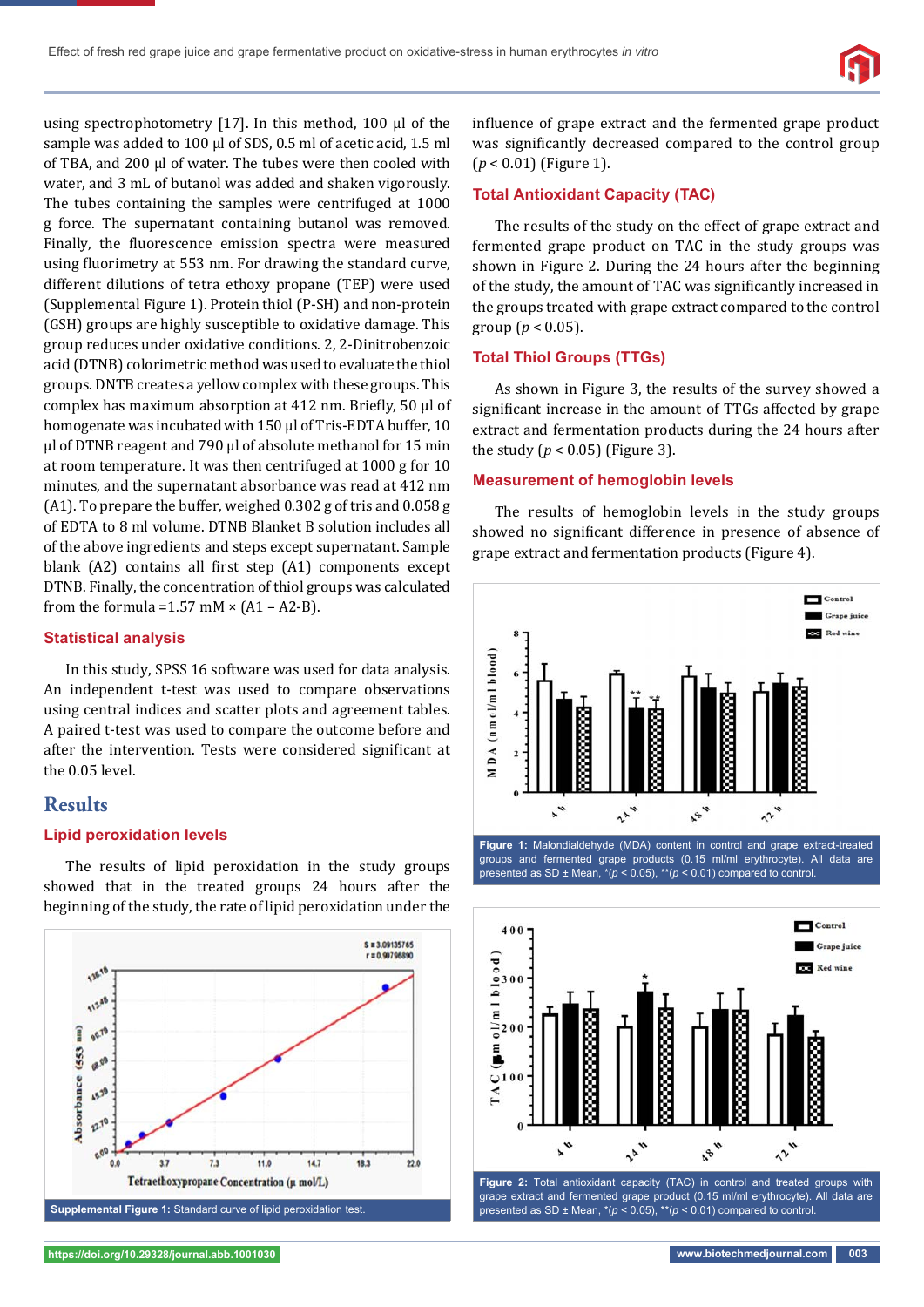#### **Catalase activity rate**

The results of the catalase activity in the study groups showed that during the 4 and 24 hours after the beginning of the study, the fermented grape product and the grape extract, respectively, had a significant increase compared to the control group  $(p < 0.01)$  (Figure 5).



and fermented grape product (0.15 ml/ml erythrocyte). All data are presented as SD  $\pm$  Mean.  $*(p < 0.05)$ ,  $**$ ( $p < 0.01$ ) compared to control





#### **Discussion**

Oxidative stress occurs when the critical balance between ROS production and antioxidant molecules is disrupted. In this condition, cells function against the oxidant effects via activation or silencing of genes encoding defensive enzymes, transcription factors, and structural proteins [18]. It has been shown that increased oxidative stress is associated with severe cellular damage such as the accumulation of oxidation products of lipids, nucleic acids, proteins, and ultimately cellular dysfunction [19]. Membrane lipids are the first targets of various reactive oxygen. It has been reported that malondialdehyde (MDA) is one of the important lipid oxidation products of cells [20]. This oxidation product can influence gene expression and protein synthesis that these processes can lead to chronic diseases [20]. As Figure 1 shows, in our study, we found the MDA level significantly was decreased after incubation of erythrocytes with red wine. This finding is particularly important because it has been demonstrated that a high level of lipid oxidation products is involved in the development of cardiovascular diseases, cancer, neurological disorders, and also in aging [21,22]. Also, studies have shown a relationship between grape juice, which is rich in polyphenols, with a lower level of oxidative stress as well as reduction of hypertension and chronic disease incidence [15,23]. In addition, Tedesco et al. demonstrated that due to ROS attack to the erythrocyte membrane oxidation of lipids and proteins, as well as hemolysis and hemoglobin levels, increased [24]. Although our results showed a reduction of lipid peroxidation, however, we don't find any significant difference in hemoglobin level in the presence or absence of grape juice and grape red wine. In the present study, serum TAC showed an increased level 24 hours after the incubation with grape juice in comparison to the controls. As decreased TAC is reported as oxidative stress markers in plasma and erythrocytes of healthy populations during aging [25], we hypothesis that the measurement of the TAC may be the primary biochemical approach towards the evaluation of oxidative stress during lifespan. On the other hand, upon dietary intervention such as the use of vegetables and fruits, which are rich in antioxidants can improve redox homeostasis, especially in erythrocytes. The change of biological enzyme is the other important biomarker of the antioxidant status in humans. CAT, as an oxidant defense of erythrocytes, is the enzyme that converts toxic hydrogen peroxide to hydrogen and oxygen. Several studies have shown the decreased activities of these enzymes during oxidative stress as well as aging [26,27]. However, in our study CAT activity in erythrocytes was induced with grape juice and fermented grape product. This finding is consistent with studies that suggest that polyphenols in tropical juice affect antioxidant pathways including enzyme activities [28,29]. These results make grape juice a good antioxidant drink that can prevent the unfavorable effect of peroxyl radical to erythrocyte such as hemolysis or reduction of the half-life. In spite of the antioxidant activity of grape reported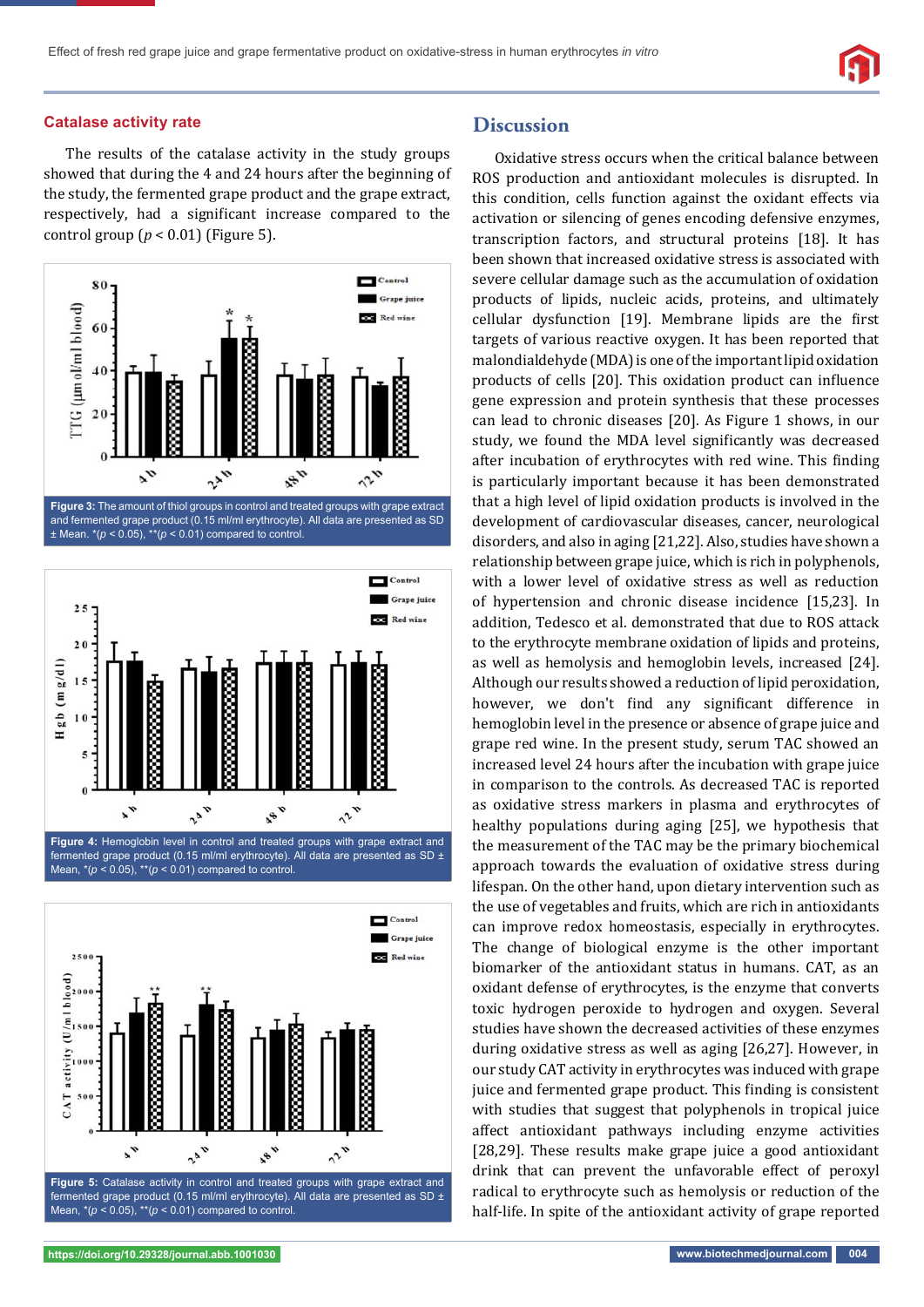

by previous studies as well as in Islamic Recourses [30], however, we believe that Islamic opinion of the medicinal and nutritional properties of grape juice should be considered.

# **Conclusion**

Erythrocytes are constantly exposed to ROS. However, the unfavorable effect of ROS can be reduced by grape juice and fermented grape product. Several parameters are being used to evaluate the extent of the antioxidant effect of grape juice including TAC and changing of enzyme activity. Our findings indicate that the time point of 24-hour is sufficient for the antioxidant effect of grape juice and grape fermentation products. Since the change of these parameters of erythrocytes, as model cells of humans, may be an important prognostic biomarker of oxidative stress it seems a regular evaluation of these biochemical parameters be helpful in the timely prevention of oxidation-relate diseases.

Also, the fermented grape product has beneficial effects that are in line with other information in this field. One study has shown that red wine prevents the oxidative stress caused by glucose and fructose in human erythrocytes *in vitro* [21].

This study found that red wine reduced lipid peroxidation and increased total antioxidant power in cells. However, more research with a higher number of samples is necessary to accurately detect the antioxidant effect of grape juice and red wine on human erythrocytes.

# **Acknowledgment**

 This study was supported by a grant from Vice Chancellor of Research of Hamadan University of Medical Sciences (Grant Number: 9609075535).

#### **Authors' contributions**

H.R. has conceived the manuscript and revised it. A.K, A.S, and A.GH, N.KH provided clinical data and information. SH.S and A.R performed the technical tests, wrote the manuscript and prepared the table.

#### **Ethical considerations**

**Compliance with ethical guidelines:** We received the Ethical approval and observed the respective guidelines set by the Ethics Committee of Hamadan University of Medical Sciences (Ethics Code: IR.UMSHA.REC.1396.489).

## **References**

- 1. Kunwar A, Priyadarsini K. Free radicals, oxidative stress and importance of antioxidants in human health. J Med Allied Sci. 2011; 1: 53.
- 2. Santo A, Zhu H, Li YR. Free radicals: From health to disease. React Oxyg Species. 2016; 2: 245-263.
- 3. Nardini M, Garaguso I. Characterization of bioactive compounds and antioxidant activity of fruit beers. Food Chem. 2020; 305: 125437. **PubMed:** https://pubmed.ncbi.nlm.nih.gov/31499290/
- 4. Bakota EL, Winkler-Moser JK, Berhow MA, Palmquist DE, Liu SX.

Antioxidant activity of hybrid grape pomace extracts derived from midwestern grapes in bulk oil and oil-in-water emulsions. J Am Oil Chemists' Soci. 2015; 92: 1333-1348.

- 5. Cosme F, Pinto T, Vilela A. Phenolic compounds and antioxidant activity in grape juices: A chemical and sensory view. Beverages. 2018; 4: 22.
- 6. Berman AY, Motechin RA, Wiesenfeld MY, Holz MK. The therapeutic potential of resveratrol: a review of clinical trials. NPJ Precis Oncol.  $2017 \cdot 1 \cdot 1 - 9$ **PubMed:** https://pubmed.ncbi.nlm.nih.gov/28989978/
- 7. Zuo L, Zhou T, Pannell B, Ziegler A, Best TM. Biological and physiological role of reactive oxygen species–the good, the bad and the ugly. Acta Physiol. 2015; 214: 329-348. **PubMed:** https://pubmed.ncbi.nlm.nih.gov/25912260/
- 8. Arranz S, Chiva-Blanch G, Valderas-Martínez P, Medina-Remón A, Lamuela-Raventós RM, et al. Wine, beer, alcohol and polyphenols on cardiovascular disease and cancer. Nutrients. 2012; 4: 759-781. **PubMed:** https://pubmed.ncbi.nlm.nih.gov/22852062/
- 9. Magrone T, Candore G, Caruso C, Jirillo E, Covelli V. Polyphenols from red wine modulate immune responsiveness: biological and clinical significance. Curr Pharma Des. 2008; 14: 2733-2748. **PubMed:** https://pubmed.ncbi.nlm.nih.gov/18991692/
- 10. Magrone T, Jirillo E, Spagnoletta A, Magrone M, Russo MA, et al. Immune profile of obese people and *in vitro* effects of red grape polyphenols on peripheral blood mononuclear cells. Oxid Med Cell Longev. 2017; 2017: 9210862. **PubMed:** https://pubmed.ncbi.nlm.nih.gov/28243360/
- 11. Arwa PS, Zeraik ML, Ximenes VF, da Fonseca LM, da Silva Bolzani V, et al. Redox-active biflavonoids from Garcinia brasiliensis as inhibitors of neutrophil oxidative burst and human erythrocyte membrane damage. J Ethnopharmacol. 2015; 174: 410-418. **PubMed:** https://pubmed.ncbi.nlm.nih.gov/26320685/
- 12. Toaldo IM, Cruz FA, da Silva EL, Bordignon-Luiz MT. Acute consumption of organic and conventional tropical grape juices (Vitis labrusca L.) increases antioxidants in plasma and erythrocytes, but not glucose and uric acid levels, in healthy individuals. Nutr Res. 2016; 36: 808-817.

**PubMed:** https://pubmed.ncbi.nlm.nih.gov/27440535/

- 13. Balmus IM, Ciobica A, Antioch I, Dobrin R, Timofte D. Oxidative stress implications in the affective disorders: main biomarkers, animal models relevance, genetic perspectives, and antioxidant approaches. Oxid Med Cell Longev. 2016; 2016: 3975101. **PubMed:** https://pubmed.ncbi.nlm.nih.gov/27563374/
- 14. Singh CK, Siddiqui IA, El-Abd S, Mukhtar H, Ahmad N. Combination chemoprevention with grape antioxidants. Mol Nutri Food Res. 2016; 60: 1406-1415. **PubMed:** https://pubmed.ncbi.nlm.nih.gov/26829056/
- 15. Park YK, Kim JS, Kang MH. Concord grape juice supplementation reduces blood pressure in Korean hypertensive men: double-blind,
- placebo controlled intervention trial. Biofactors. 2004; 22: 145-147. **PubMed:** https://pubmed.ncbi.nlm.nih.gov/15630270/
- 16. Benzie IF, Szeto Y. Total antioxidant capacity of teas by the ferric reducing/ antioxidant power assay. J Agric Food Chem. 1999; 47: 633-636. **PubMed:** https://pubmed.ncbi.nlm.nih.gov/10563944/
- 17. Ohkawa H, Ohishi N, Yagi K. Assay for lipid peroxides in animal tissues by thiobarbituric acid reaction. Anal Biochem. 1979; 95: 351-358. **PubMed:** https://pubmed.ncbi.nlm.nih.gov/36810/
- 18. Foyer CH. Reactive oxygen species, oxidative signaling and the regulation of photosynthesis. Environ Exper Botany. 2018; 154: 134-142.
- 19. Khanna P, Ong C, Bay BH, Baeg GH. Nanotoxicity: an interplay of oxidative stress, inflammation and cell death. Nanomaterials. 2015; 5: 1163-1180.

**PubMed:** https://pubmed.ncbi.nlm.nih.gov/28347058/